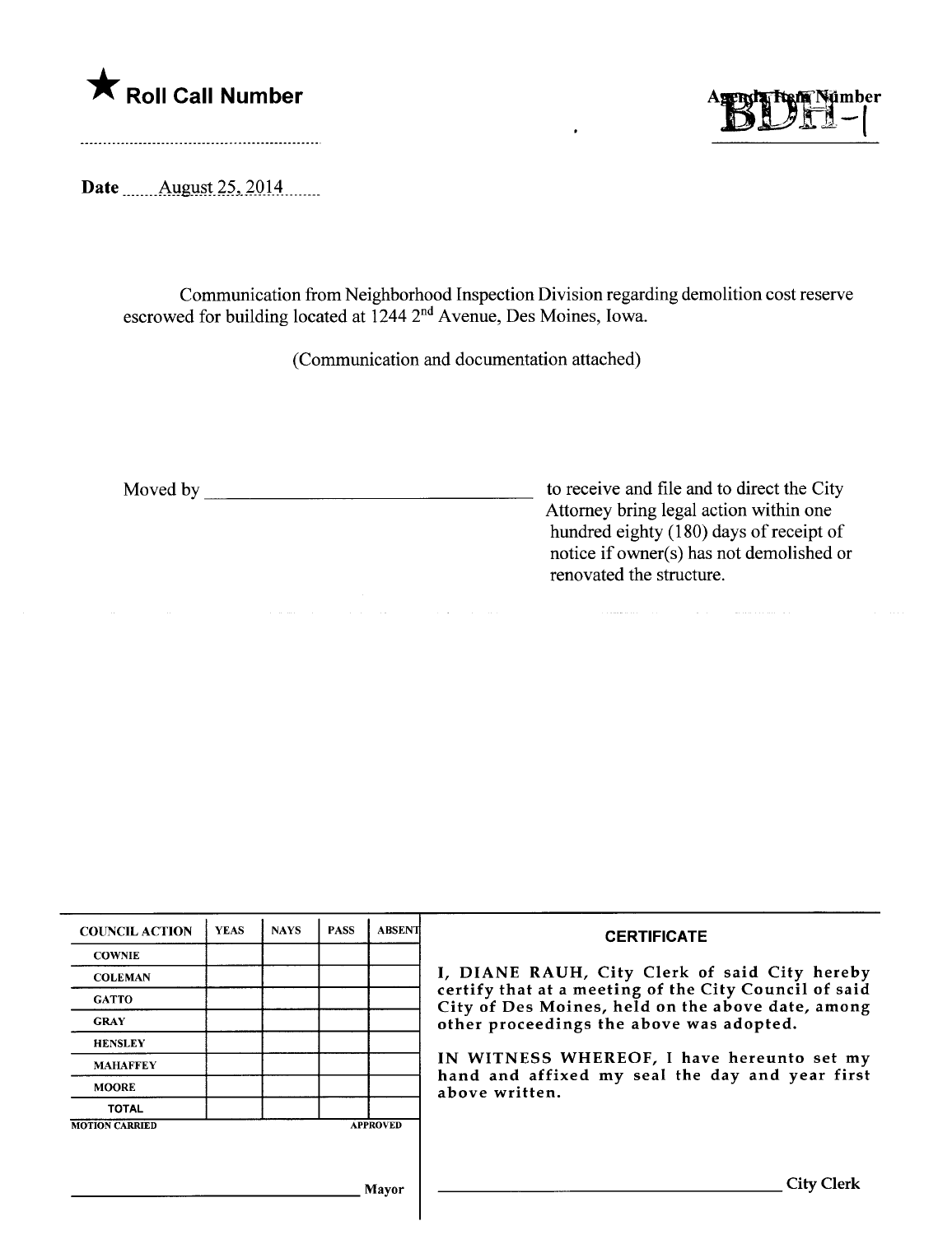

## **CITY OF DES MOINES, IOWA** Office of Legal **Community Development Department**

| TO:   | Mayor and Council Members<br>Phil Delafield, Acting Director<br><b>Community Development</b> | DATE:    | August 19, 2014                           |
|-------|----------------------------------------------------------------------------------------------|----------|-------------------------------------------|
| FROM: | Victoria Cresta<br>Legal Assistant                                                           | SUBJECT: | Board of Health<br><b>August 25, 2014</b> |

## **COMMUNICATION:**

- Regarding demolition cost reserve being held by  $1.$ 
	- Integrity Insurance notified the City of Des Moines of a demolition cost reserve established for the property located at 1244 2<sup>nd</sup> Avenue. 08/08/2014
	- cc: Jeff Lester Vicky Long Hill Su Donovan